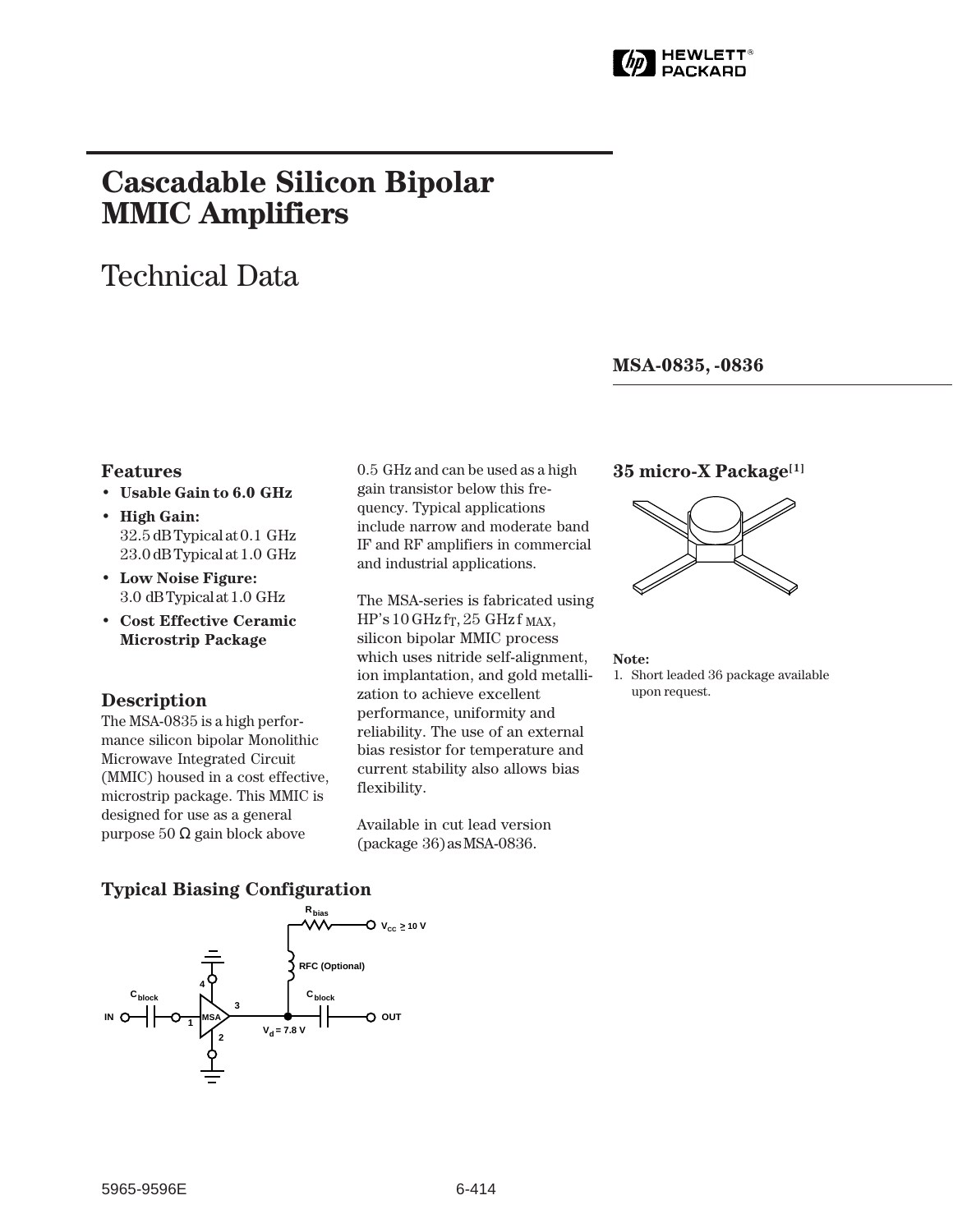**MSA-0835, -0836 Absolute Maximum Ratings**

| <b>Parameter</b>                   | Absolute Maximum <sup>[1]</sup>     |  |
|------------------------------------|-------------------------------------|--|
| Device Current                     | 80 mA                               |  |
| Power Dissipation <sup>[2,3]</sup> | 750 mW                              |  |
| RF Input Power                     | $+13$ dBm                           |  |
| Junction Temperature               | $200^{\circ}$ C                     |  |
| Storage Temperature <sup>[4]</sup> | $-65^{\circ}$ C to 200 $^{\circ}$ C |  |

**Thermal Resistance[2,5]:**

 $\theta_{\rm jc} = 175$ °C/W

#### **Notes:**

1. Permanent damage may occur if any of these limits are exceeded.

- 2.  $T_{CASE} = 25$ °C.
- 3. Derate at 5.7 mW/°C for  $T_C > 69$ °C.
- 4. Storage above +150°C may tarnish the leads of this package making it difficult to solder into a circuit.
- 5. The small spot size of this technique results in a higher, though more accurate determination of  $\theta_{jc}$  than do alternate methods. See MEASURE-MENTS section "Thermal Resistance" for more information.

# **Electrical Specifications<sup>[1]</sup>,**  $T_A = 25^{\circ}C$

| <b>Symbol</b>   | Parameters and Test Conditions: $I_d = 36 \text{ mA}, Z_0 = 50 \Omega$ |                        | <b>Units</b> | Min. | Typ.    | Max. |
|-----------------|------------------------------------------------------------------------|------------------------|--------------|------|---------|------|
| $G_{P}$         | Power Gain ( $ S_{21} ^2$ )                                            | $f = 0.1$ GHz          | dB           |      | 32.5    |      |
|                 |                                                                        | $f = 1.0$ GHz          |              | 22.0 | 23.0    | 25.0 |
|                 |                                                                        | $f = 4.0$ GHz          |              |      | 10.5    |      |
| <b>VSWR</b>     | Input VSWR                                                             | $f = 1.0$ to $3.0$ GHz |              |      | 2.0:1   |      |
|                 | Output VSWR                                                            | $f = 1.0$ to $3.0$ GHz |              |      | 1.5:1   |      |
| NF              | $50 \Omega$ Noise Figure                                               | $f = 1.0$ GHz          | dB           |      | 3.0     |      |
| $P_1$ dB        | Output Power at 1 dB Gain Compression                                  | $f = 1.0$ GHz          | dBm          |      | 12.5    |      |
| IP <sub>3</sub> | Third Order Intercept Point                                            | $f = 1.0$ GHz          | dBm          |      | 27.0    |      |
| $t_{\rm D}$     | Group Delay                                                            | $f = 1.0$ GHz          | psec         |      | 125     |      |
| $V_{d}$         | Device Voltage                                                         |                        | V            | 7.0  | 7.8     | 8.4  |
| dV/dT           | Device Voltage Temperature Coefficient                                 |                        | $mV$ /°C     |      | $-17.0$ |      |

**Note:**

1. The recommended operating current range for this device is 20 to 40 mA. Typical performance as a function of current is on the following page.

# **Part Number Ordering Information**

| <b>Part Number</b>  | <b>No. of Devices</b> | <b>Container</b> |
|---------------------|-----------------------|------------------|
| MSA-0835            | 10                    | Strip            |
| <b>MSA-0836-BLK</b> | 100                   | Antistatic Bag   |
| MSA-0836-TR1        | 1000                  | 7" Reel          |

For more information, see "Tape and Reel Packaging for Semiconductor Devices".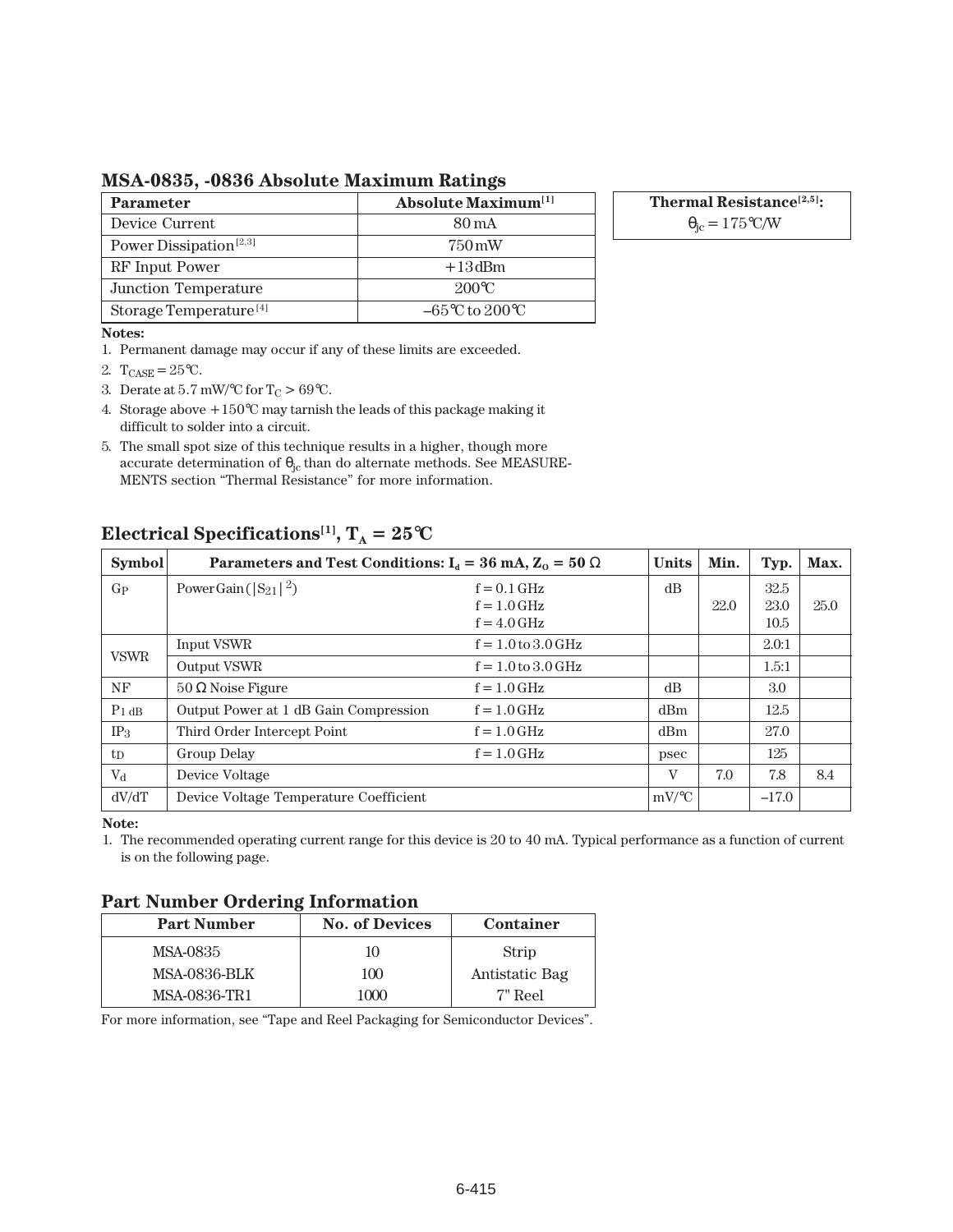**Freq. GHz Mag Ang dB Mag Ang dB Mag Ang Mag Ang k** 0.1 .63 –17 32.5 42.02 161  $-37.7$  .013 55 .63 –19 0.72 0.2 .58 –33 31.5 37.52 145  $-33.7$  .021 47 .56 –37 0.73 0.4 .49 –56 29.1 28.50 119 –29.7 .033 54 .42 –66 0.72 0.6 .40 –70 26.7 21.54 103  $-27.9$  .040 55 .32 –84 0.78 0.8 .35 –80 24.6 17.01 92 -26.0 .050 53 .24 –98 0.85 1.0 .33 –89 22.9 13.98 82 –24.9 .057 52 .18 –107 0.89 1.5 .30 –111 | 19.5 9.45 64 | –22.1 .079 51 | .09 –126 | 0.95 2.0 .30 –133 16.9 7.03 48 –20.2 .098 44 .07 –141 0.99 2.5 .32 –150 14.9 5.53 39 –19.2 .110 42 .06 –166 1.04  $3.0 \t3.34 \t-170 \t13.2 \t4.56 \t26 \t-18.3 \t.122 \t36 \t.06 \t-106 \t1.06$  $3.5$   $3.8$   $175$   $11.7$   $3.86$   $14$   $-17.5$   $133$   $32$   $32$   $0.08$   $-100$   $1.08$ 4.0 .39 162 10.5 3.33 2 –16.7 .146 27 .12 –101 1.08  $S_{11}$   $S_{21}$   $S_{12}$   $S_{12}$ 

5.0 .41 132 7.9 2.47 -21  $-15.6$  .165 19 .21 -113 1.10 6.0 .52 95 5.8 1.94 -45  $-14.6$  .187 7 20 -149 1.05

**MSA-0835, -0836 Typical Scattering Parameters**<sup>[1]</sup>  $(Z_0 = 50 \Omega, T_A = 25^{\circ}C, I_d = 36 \text{ mA})$ 

**Note:**

1. A model for this device is available in the DEVICE MODELS section.

# **Typical Performance,**  $T_A = 25^{\circ}C$

(unless otherwise noted)



Figure 1. Typical Power Gain vs.<br>Frequency, I<sub>d</sub> = 36 mA.



**Figure 4. Output Power at 1 dB Gain Compression, NF and Power Gain vs. Case Temperature, f = 1.0 GHz,**   $I_d = 36$ mA.



**Figure 2. Device Current vs. Voltage. Figure 3. Power Gain vs. Current.**





**Figure 5. Output Power at 1 dB Gain Compression vs. Frequency.**



**Figure 6. Noise Figure vs. Frequency.**